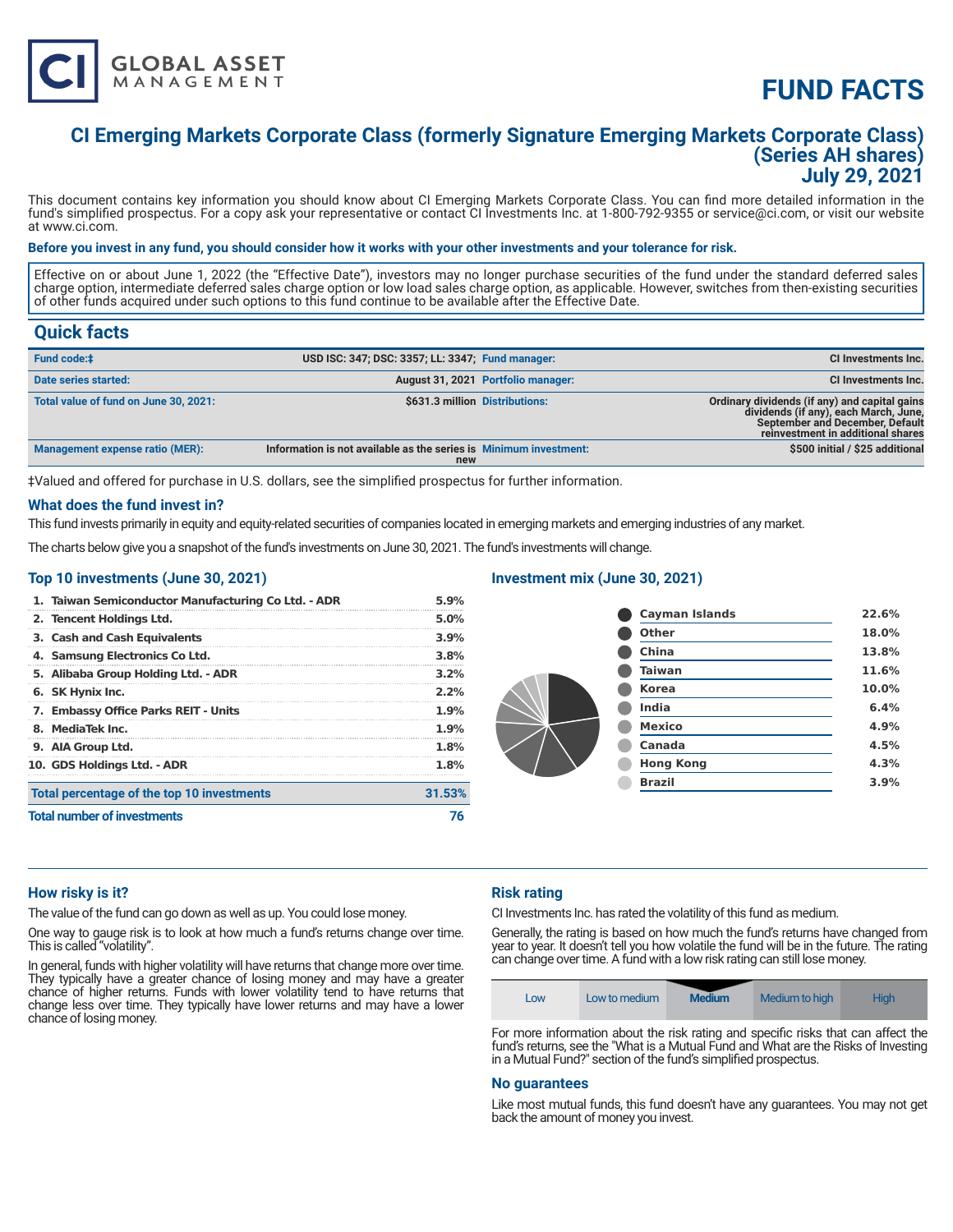# **CI Emerging Markets Corporate Class (formerly Signature Emerging Markets Corporate Class) (Series AH shares)**

# **How has the fund performed?**

This section tells you how Series AH securities of the fund have performed since inception. Returns are after expenses have been deducted. These expenses reduce the fund's returns.

# **Year-by-year returns**

Because this series is new, there is no data available for this section.

#### **Best and worst 3-month returns**

Because this series is new, there is no data available for this section.

#### **Average return**

This section shows the value and annual compounded rate of return of a hypothetical \$1,000 investment in this series of units of the fund. However, this information is not available because the series is new.

# **Who is this fund for?**

#### **This fund may be suitable for you if you:**

- want to invest in emerging markets
- are investing for the medium and/or long term<br>• can tolerate medium risk
- can tolerate medium risk

# **A word about tax**

In general, you'll have to pay income tax on any money you make on a fund. How much you pay depends on the tax laws of where you live and whether you hold the fund in a registered plan, such as a Registered Retirement Savings Plan or a Tax-Free Savings Account.

Keep in mind that if you hold your fund in a non-registered account, fund distributions are included in your taxable income, whether you get them in cash or have them reinvested.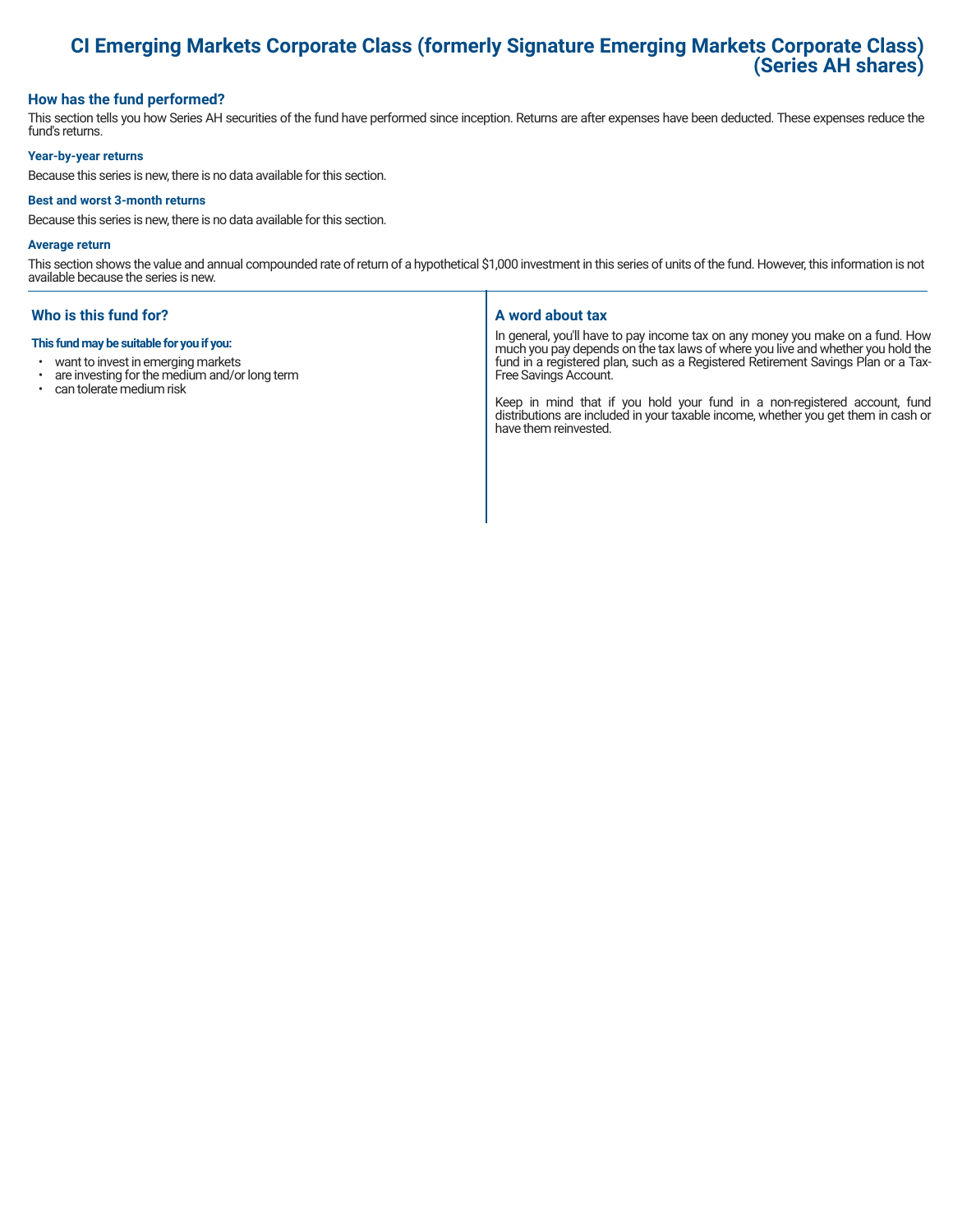# **CI Emerging Markets Corporate Class (formerly Signature Emerging Markets Corporate Class) (Series AH shares)**

# **How much does it cost?**

The following tables show the fees and expenses you could pay to buy, own and sell Series AH securities of the fund. The fees and expenses — including any commissions — can vary among series of a fund and among funds. Higher commissions can influence representatives to recommend one investment over another. Ask about other funds and investments that may be suitable for you at a lower cost.

# **1. Sales charges**

You may have to choose a sales charge option when you buy Series AH securities of the fund. Ask about the pros and cons of each option.

| What you pay                           |                                                      | <b>How it works</b>                                                                                                                                                                                                                                                  |  |
|----------------------------------------|------------------------------------------------------|----------------------------------------------------------------------------------------------------------------------------------------------------------------------------------------------------------------------------------------------------------------------|--|
| in percent $(\%)$                      | in dollars<br>$($ \$)                                |                                                                                                                                                                                                                                                                      |  |
| Initial sales charge                   |                                                      |                                                                                                                                                                                                                                                                      |  |
| 0 to 5.0% of the amount you buy        | \$0 to<br>$$50.00$ on<br>every<br>\$1,000 you<br>pay | You and your representative decide on the rate.<br>٠<br>The initial sales charge is deducted from the amount you buy. It goes to your representative's firm as a commission.<br>$\bullet$                                                                            |  |
| <b>Standard deferred sales charges</b> |                                                      |                                                                                                                                                                                                                                                                      |  |
| If you sell within:                    | \$0 to<br>\$55.00 on                                 | The standard deferred sales charge is a set rate and is deducted from the amount you sell based on the initial cost and<br>number of those securities.                                                                                                               |  |
| 5.5%<br>1 year of buying               | every<br>\$1,000 of                                  | . When you buy the fund, we pay your representative's firm a commission of 5%. Any standard deferred sales charge you pay<br>when you sell the fund goes to us.                                                                                                      |  |
| 5.0%<br>2 years of buying              | original<br>cost you                                 | You can sell up to 10% of your securities each year without paying a standard deferred sales charge subject to certain<br>restrictions ("10% free redemption right"). Your 10% free redemption right is reduced by the equivalent number of securities               |  |
| 5.0%<br>3 years of buying              | sell                                                 | you would have received if you had reinvested any cash distributions you received during the calendar year. If you exercised<br>your 10% redemption right and redeem your securities before the standard deferred sales charge schedule has expired, your            |  |
| 4.0%<br>4 years of buying              |                                                      | standard deferred sales charge on a full redemption would be the same as if you had not redeemed securities under your<br>10% free redemption right.                                                                                                                 |  |
| 4.0%<br>5 years of buying              |                                                      | If you hold the fund in a non-registered account, if applicable, you can ask to receive cash distributions which are not<br>subject to standard deferred sales charges.                                                                                              |  |
| 3.0%<br>6 years of buying              |                                                      | You can switch between standard deferred sales charge funds at any time without paying this sales charge. The standard                                                                                                                                               |  |
| 2.0%<br>7 years of buying              |                                                      | deferred sales charge schedule will be based on the date you bought securities of the first fund and the rates and duration<br>of such schedule shall continue to apply.                                                                                             |  |
| 0.0%<br>After 7 years                  |                                                      | Your securities will be converted into the initial sales charge option after the expiry of the standard deferred sales charge<br>schedule if you qualify for CI Prestige (and if available for your securities) and such securities will participate in CI Prestige. |  |
|                                        |                                                      |                                                                                                                                                                                                                                                                      |  |
| Low-load sales charges                 |                                                      |                                                                                                                                                                                                                                                                      |  |
| If you sell within:                    | \$0 to<br>\$30.00 on                                 | The low-load sales charge is a set rate and is deducted from the amount you sell based on the initial cost and number of<br>$\bullet$<br>those securities.                                                                                                           |  |
| 3.0%<br>1 year of buying               | every<br>\$1,000 of                                  | When you buy the fund, we pay your representative's firm a commission of up to 2.5%. Any low-load sales charge you pay<br>when you sell the fund goes to us.                                                                                                         |  |
| 2.5%<br>2 years of buying              | original<br>cost you                                 | If you hold the fund in a non-registered account, if applicable, you can ask to receive cash distributions which are not<br>subject to low-load sales charges.                                                                                                       |  |
| 2.0%<br>3 years of buying              | sell                                                 | You can switch between low-load sales charge funds at any time without paying this sales charge. The low-load sales<br>charge schedule will be based on the date you bought securities of the first fund and the rates and duration of such                          |  |
| 0.0%<br>After 3 years                  |                                                      | schedule shall continue to apply.<br>Your securities will be converted into the initial sales charge option after the expiry of the low-load sales charge schedule if                                                                                                |  |
|                                        |                                                      | you qualify for CI Prestige (and if available for your securities) and such securities will participate in CI Prestige.                                                                                                                                              |  |